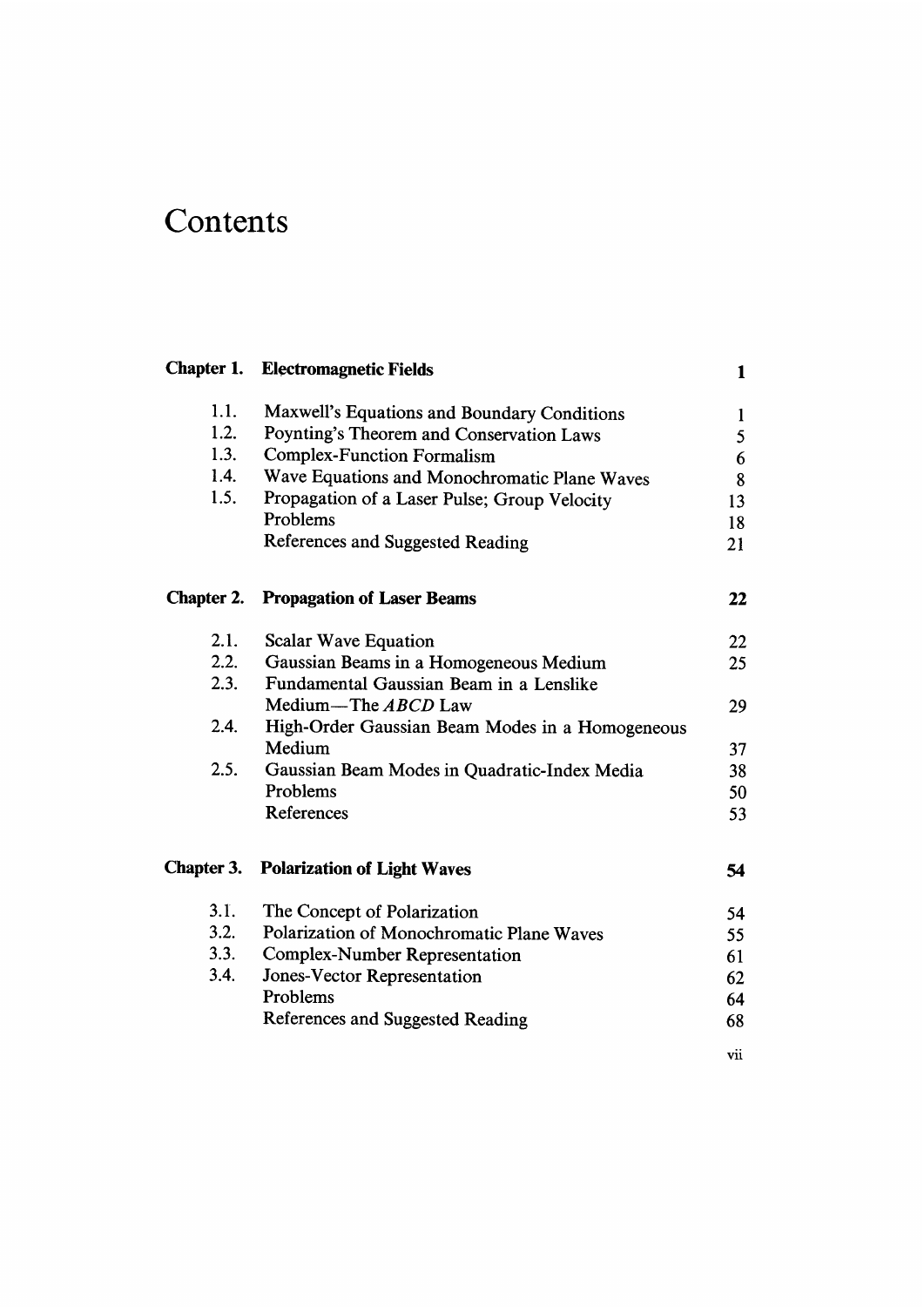#### **CONTENTS**

| Chapter 4. | <b>Electromagnetic Propagation in Anisotropic Media</b> | 69  |
|------------|---------------------------------------------------------|-----|
| 4.1.       | The Dielectric Tensor of an Anisotropic Medium          | 69  |
| 4.2.       | Plane-Wave Propagation in Anisotropic Media             | 71  |
| 4.3.       | The Index Ellipsoid                                     | 77  |
| 4.4.       | Phase Velocity, Group Velocity, and Energy Velocity     | 79  |
| 4.5.       | <b>Classification of Anisotropic Media (Crystals)</b>   | 82  |
| 4.6.       | <b>Light Propagation in Uniaxial Crystals</b>           | 84  |
| 4.7.       | Double Refraction at a Boundary                         | 88  |
| 4.8.       | <b>Light Propagation in Biaxial Crystals</b>            | 89  |
| 4.9.       | <b>Optical Activity</b>                                 | 94  |
| 4.10.      | <b>Faraday Rotation</b>                                 | 103 |
| 4.11.      | Coupled-Mode Analysis of Wave Propagation in            |     |
|            | Anisotropic Media                                       | 104 |
| 4.12.      | Equation of Motion for the Polarization State           | 110 |
|            | Problems                                                | 113 |
|            | References                                              | 120 |

|      | <b>Chapter 5.</b> Jones Calculus and its Application to Birefringent<br><b>Optical Systems</b> | 121 |
|------|------------------------------------------------------------------------------------------------|-----|
| 5.1. | Jones Matrix Formulation                                                                       | 121 |
| 5.2. | <b>Intensity Transmission</b>                                                                  | 127 |
| 5.3. | <b>Polarization Interference Filters</b>                                                       | 131 |
| 5.4. | Light Propagation in Twisted Anisotropic Media                                                 | 143 |
| 5.5. | The Problem of Fresnel Reflection and Phase Shift                                              | 147 |
|      | Problems                                                                                       | 148 |
|      | References                                                                                     | 154 |
|      |                                                                                                |     |

| Chapter 6. | <b>Electromagnetic Propagation in Periodic Media</b> | 155 |
|------------|------------------------------------------------------|-----|
| 6.1.       | Periodic Media                                       | 155 |
| 6.2.       | Periodic Layered Media                               | 165 |
| 6.3.       | <b>Bragg Reflection</b>                              | 174 |
| 6.4.       | Coupled-Mode Theory                                  | 177 |
| 6.5.       | Coupled-Mode Theory of Solc Filters                  | 189 |
| 6.6.       | Coupled-Mode Theory of Bragg Reflectors              | 194 |
| 6.7.       | Phase Velocity, Group Velocity, and Energy Velocity  | 201 |
| 6.8.       | Form Birefringence                                   | 205 |

 $_{\rm viii}$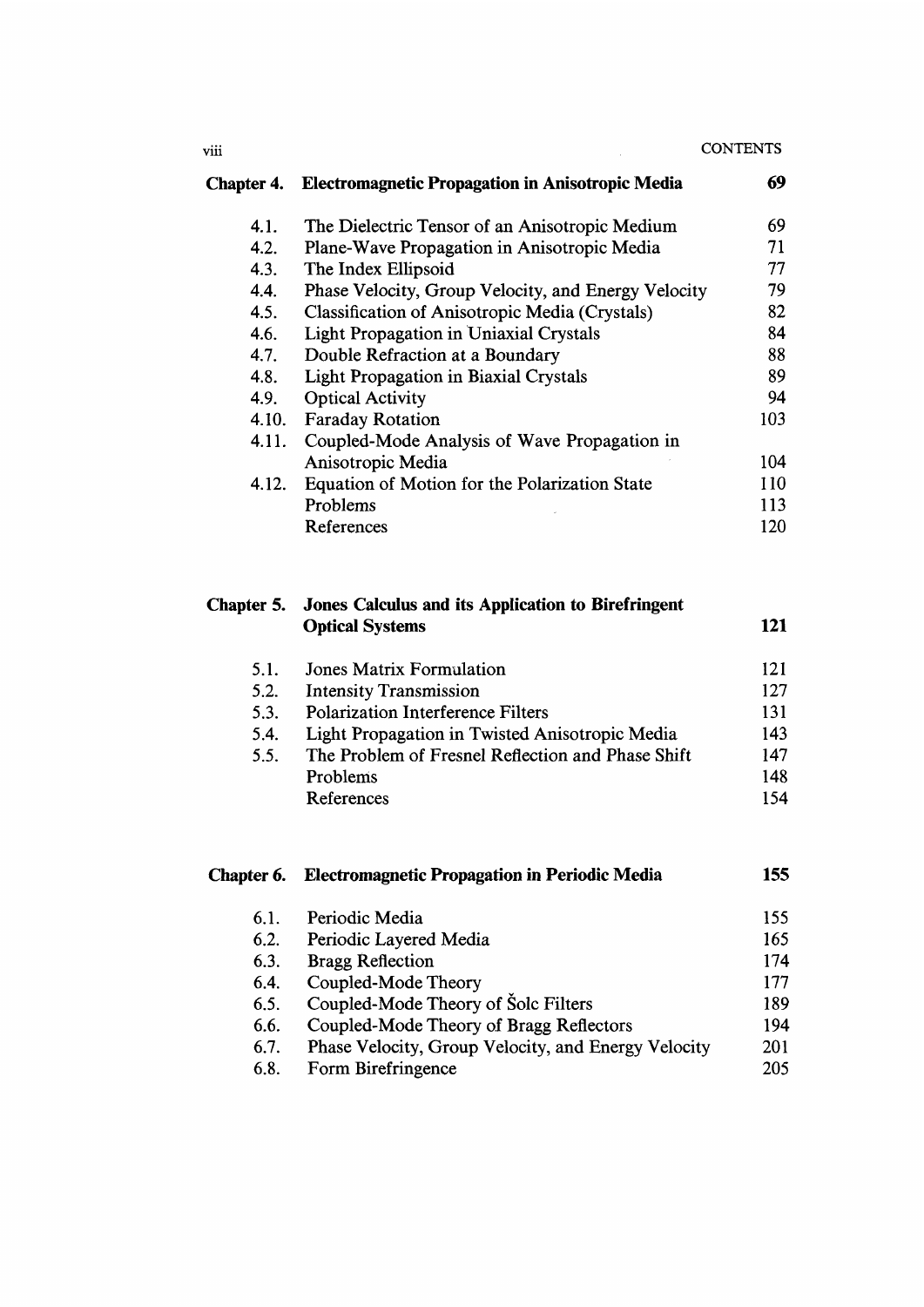| <b>CONTENTS</b>   |                                                        | ix         |
|-------------------|--------------------------------------------------------|------------|
| 6.9.              | Electromagnetic Surface Waves                          | 209        |
|                   | Problems                                               | 214        |
|                   | References                                             | 219        |
| Chapter 7.        | <b>Electro-optics</b>                                  | <b>220</b> |
| 7.1.              | The Electro-optic Effect                               | 220        |
| 7.2.              | Linear Electro-optic Effect                            | 223        |
| 7.3.              | Electro-optic Modulation                               | 238        |
| 7.4.              | Wave Propagation in Electro-optic Crystals             | 245        |
| 7.5.              | Quadratic Electro-optic Effect                         | 256        |
| 7.6.              | Physical Properties of Electro-optic Coefficients      | 264        |
| 7.7.              | Electro-optic Effects in Liquid Crystals               | 266        |
|                   | Problems                                               | 270        |
|                   | References                                             | 275        |
| <b>Chapter 8.</b> | <b>Electro-optic Devices</b>                           | 276        |
| 8.1.              | <b>Electro-optic Light Modulators</b>                  | 276        |
| 8.2.              | Electro-optic Fabry-Perot Modulators                   | 288        |
| 8.3.              | <b>Some Design Considerations</b>                      | 293        |
| 8.4.              | <b>Bistable Electro-optic Devices</b>                  | 298        |
| 8.5.              | Electro-optic Frequency Shifting and Pulse Compression | 303        |
| 8.6.              | <b>Electro-optic Beam Deflectors</b>                   | 309        |

Problems 312 Problems 312<br>References 316

|      | <b>Chapter 9. Acousto-optics</b>               | 318 |
|------|------------------------------------------------|-----|
| 9.1. | The Photoelastic Effect                        | 318 |
| 9.2. | Basic Concepts of Acousto-optic Interactions   | 329 |
| 9.3. | Particle Picture of Acousto-optic Interactions | 332 |
| 9.4. | Bragg Diffraction in an Anisotropic Medium     | 333 |
| 9.5. | Coupled-Mode Analysis of Bragg Diffraction     | 337 |
| 9.6. | Raman-Nath Diffraction                         | 354 |
| 9.7. | <b>Surface Acousto-optics</b>                  | 358 |
|      | Problems                                       | 363 |
|      | References and Suggested Reading               | 365 |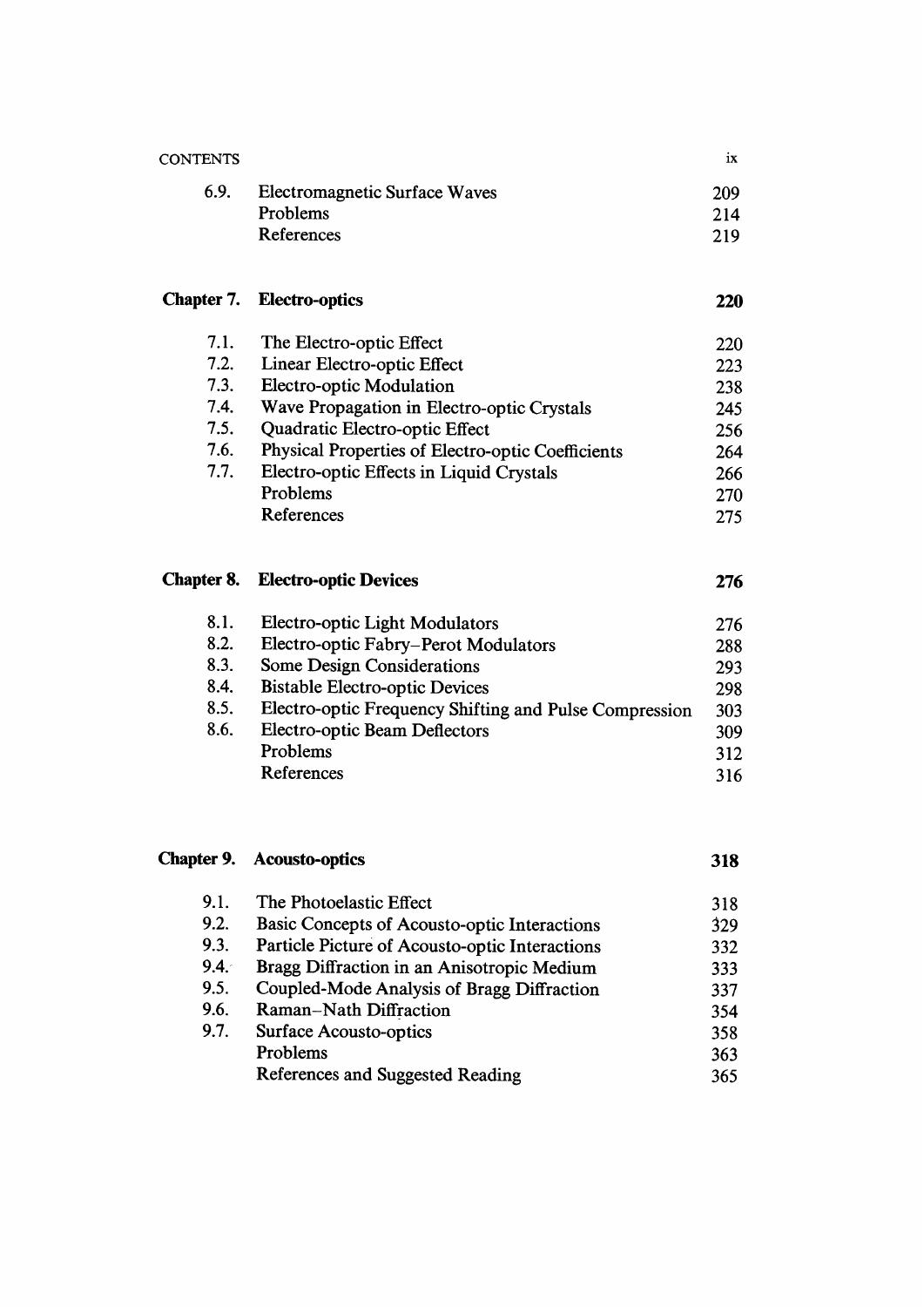| <b>CONTENTS</b> |
|-----------------|
|-----------------|

### Chapter 10. Acousto-optic Devices 366

 $\bar{\mathbf{x}}$ 

| 10.1. | <b>Acousto-optic Modulators</b>         | 366 |
|-------|-----------------------------------------|-----|
| 10.2. | Acousto-optic Deflectors                | 379 |
| 10.3. | Acousto-optic Tunable Filters (AOTF)    | 387 |
| 10.4. | <b>Acousto-optic Spectrum Analyzers</b> | 396 |
| 10.5. | <b>Acousto-optic Signal Correlators</b> | 398 |
|       | Problems                                | 401 |
|       | References                              | 404 |

| 11.1.  | <b>General Properties of Dielectric Waveguides</b> | 405 |
|--------|----------------------------------------------------|-----|
| 11.2.  | TE and TM Modes in an Asymmetric Waveguide         | 416 |
| 11.3.  | Dielectric Perturbation and Mode Coupling          | 425 |
| 11.4.  | Periodic Waveguide-Bragg Reflection                | 429 |
| 11.5.  | Codirectional Coupling in a Periodic Waveguide     | 436 |
| 11.6.  | Distributed-Feedback Lasers                        | 439 |
| 11.7.  | Electro-optic Modulation and Mode Coupling         | 447 |
| 11.8.  | Directional Coupling                               | 459 |
| 11.9.  | <b>Frequency Multiplexers</b>                      | 469 |
| 11.10. | <b>Other Planar Waveguides</b>                     | 473 |
| 11.11. | Leaky Dielectric Waveguide                         | 482 |
| 11.12. | Electromagnetic Surface Waves (Surface Plasmons)   | 489 |
|        | Problems                                           | 495 |
|        | References                                         | 502 |

Chapter 11. Guided Waves and Integrated Optics 405

## Chapter 12. Nonlinear Optics 504

| 12.1. | Introduction                                         | 504 |
|-------|------------------------------------------------------|-----|
| 12.2. | Second-Order Nonlinear Phenomena—General             |     |
|       | Methodology                                          | 505 |
| 12.3. | Electromagnetic Formulation of Nonlinear Interaction | 516 |
| 12.4. | <b>Optical Second-Harmonic Generation</b>            | 518 |
| 12.5. | Second-Harmonic Generation with a Depleted Input     | 526 |
| 12.6. | Second-Harmonic Generation with Gaussian Beams       | 528 |
| 12.7. | Parametric Amplification                             | 531 |
| 12.8. | Parametric Oscillation                               | 533 |
|       |                                                      |     |